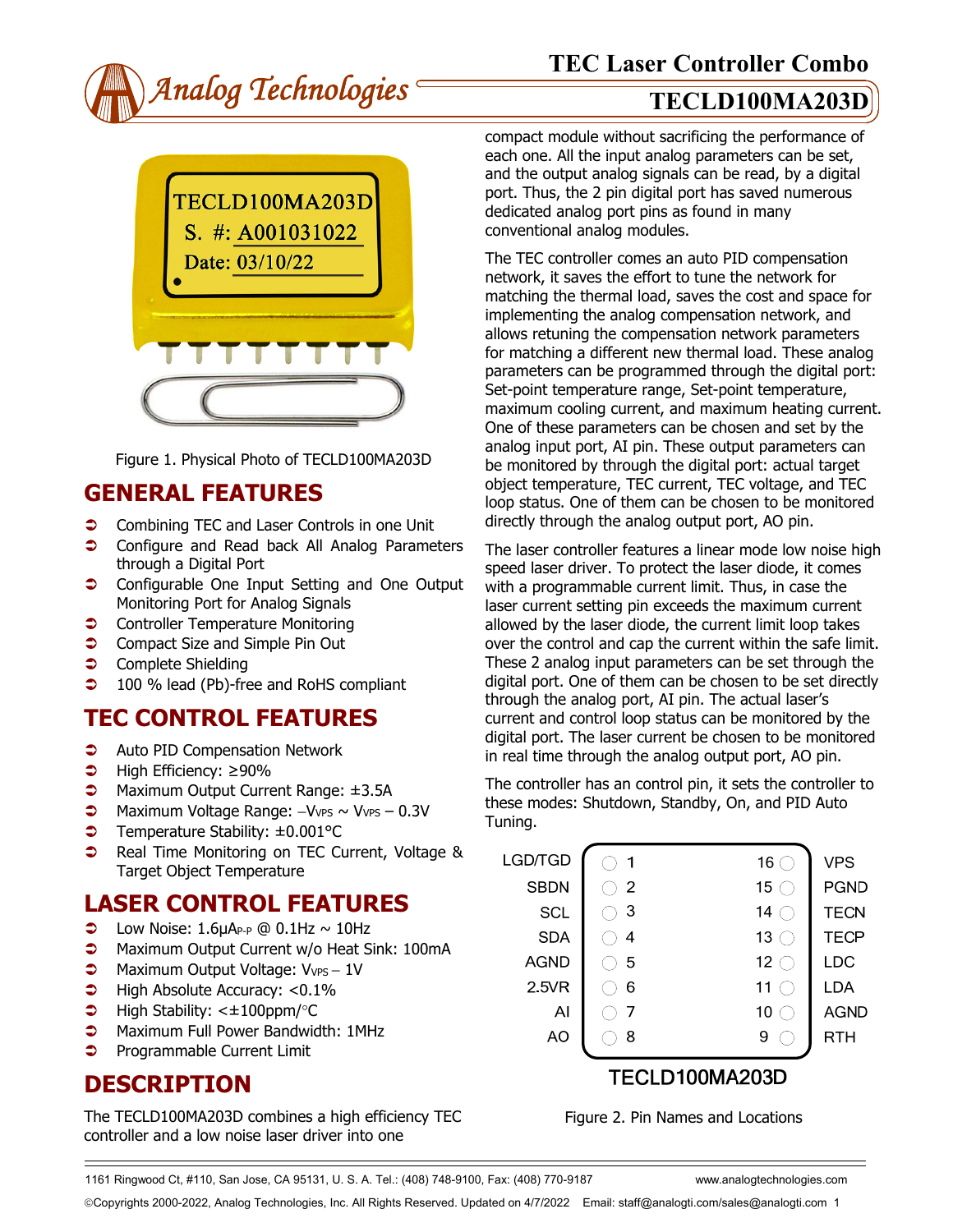

**Warning: The through hole type of modules can only be soldered manually on the board by a ]solder iron of < 310ºC (590ºF), not go through a reflow oven process.** 

## **SPECIFICATIONS**

Table 1. Pin Function Descriptions

| Pin $#$        | <b>Name</b>    | <b>Type</b>            | <b>Description</b>                                                                                                                                                                                                                                    |  |  |
|----------------|----------------|------------------------|-------------------------------------------------------------------------------------------------------------------------------------------------------------------------------------------------------------------------------------------------------|--|--|
| $\mathbf{1}$   | <b>LGD/TGD</b> | Digital output         | Temperature good indication or Loop Good indication.                                                                                                                                                                                                  |  |  |
| $\overline{2}$ | <b>SBDN</b>    | Digital input          | Shut down control. Negative logic, at the internal chip control input: >1.4V<br>$=$ enable, <0.95V = shut down, normal threshold voltage = 1.2V.                                                                                                      |  |  |
| 3              | <b>SCL</b>     | Serial clock<br>input  | Serial Clock Input. Data is shifted into the SDA pin on the rising edges of<br>SCL and output through the SDA pin on the falling edges of SCL.                                                                                                        |  |  |
| 4              | <b>SDA</b>     | Serial<br>data input   | Serial data input and output.                                                                                                                                                                                                                         |  |  |
| 5              | <b>AGND</b>    | Ground                 | Signal ground pin. Connect ADC and DAC grounds to here.                                                                                                                                                                                               |  |  |
| 6              | <b>2.5VR</b>   | Analog output          | Reference voltage. It can source 3mA max, with $1.2\mu Vp-p$ noise $@0.1$ to<br>10Hz and 20ppm/°C stability max.                                                                                                                                      |  |  |
| $\overline{7}$ | <b>AI</b>      | Analog input           | An external control voltage, instead of the internal DAC, can be used to set<br>the desired LD output current, TEC current limit, TEC voltage limit, TEC<br>temperature. The set point can be monitored in real time.                                 |  |  |
| 8              | <b>AO</b>      | Analog output          | Analog signals can be buffered out this pin by sending commands through<br>the digital serial interface. Output values(LD voltage, LD current, TEC<br>temperature, TEC voltage, TEC current) can be monitored in real time.                           |  |  |
| 9              | <b>RTH</b>     | Analog input           | Connect to the thermistor for sensing the desired object temp. Thermistor's<br>other end connects to the signal ground, pin 4 or pin 10. RRTH = $10k\Omega$ @<br>25°C. Other thermistors or temperature sensors can also be used, consult<br>with us. |  |  |
| 10             | <b>GND</b>     | Ground                 | Signal ground, internally connected to Pin 5 GND. Can be used for<br>connecting the thermistor.                                                                                                                                                       |  |  |
| 11             | <b>LDA</b>     | Analog output          | Laser diode anode. Connect it to the anode of the laser diode.                                                                                                                                                                                        |  |  |
| 12             | <b>LDC</b>     | Analog output          | Laser diode cathode. Connect it to the cathode of the laser diode.                                                                                                                                                                                    |  |  |
| 13             | <b>TECP</b>    | Analog power<br>output | Connects to TEC positive terminal.                                                                                                                                                                                                                    |  |  |
| 14             | <b>TECN</b>    | Analog power<br>output | Connects to TEC negative terminal.                                                                                                                                                                                                                    |  |  |
| 15             | <b>PGND</b>    | Power ground           | Power ground for connecting to the power supply.                                                                                                                                                                                                      |  |  |
| 16             | <b>VPS</b>     | Power input            | Positive power supply rail. The value is 5V.                                                                                                                                                                                                          |  |  |

1161 Ringwood Ct, #110, San Jose, CA 95131, U. S. A. Tel.: (408) 748-9100, Fax: (408) 770-9187 www.analogtechnologies.com

Copyrights 2000-2022, Analog Technologies, Inc. All Rights Reserved. Updated on 4/7/2022 Email: staff@analogti.com/sales@analogti.com 2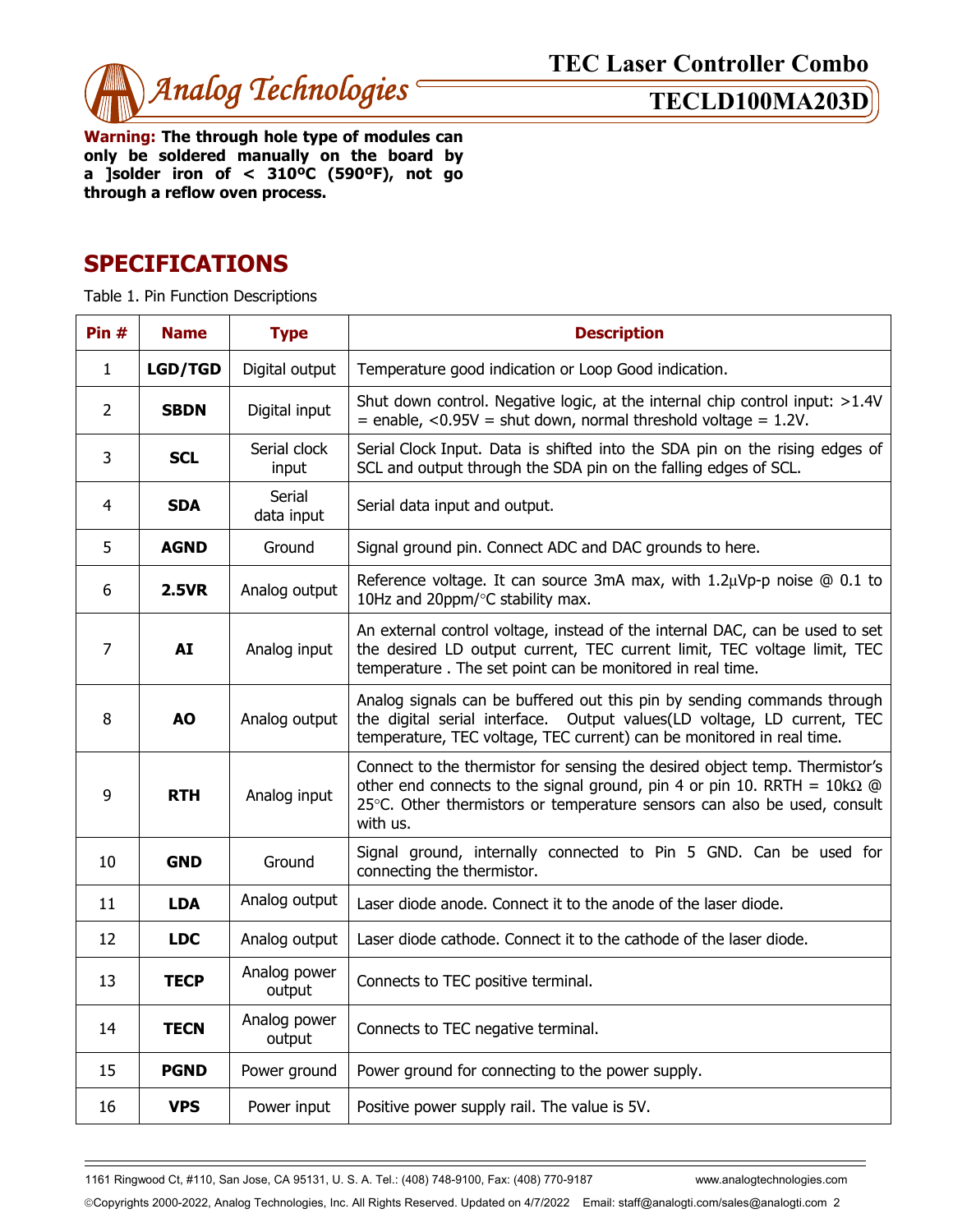

### Table 1. Electrical characteristics.

| <b>Symbol</b>           | <b>Parameter</b>                                                    | Min          | <b>Max</b> | <b>Units</b> |
|-------------------------|---------------------------------------------------------------------|--------------|------------|--------------|
| fscl                    | Clock Frequency, SCL                                                |              | 400        | kHz          |
| t <sub>LOW</sub>        | Clock Pulse Width Low                                               | 1.2          |            | μs           |
| <b>t</b> high           | Clock Pulse Width High                                              | 0.6          |            | μs           |
| taa                     | Clock Low to Data Out Valid                                         | 0.1          | 0.9        | μs           |
| <b>t</b> <sub>BUF</sub> | Time the bus must be free before a new transmission can start $(2)$ | 1.2          |            | μs           |
| <b>THD.STA</b>          | Start Hold Time                                                     | 0.6          |            | μs           |
| t <sub>su.Sta</sub>     | Start Set-up Time                                                   | 0.6          |            | μs           |
| <b>t</b> hd.dat         | Data In Hold Time                                                   | $\mathbf{0}$ |            | μs           |
| tsu.dat                 | Data In Set-up Time                                                 | 100          |            | ns           |
| tr                      | Inputs Rise Time                                                    |              | 300        | ns           |
| tF                      | Inputs Fall Time                                                    |              | 300        | ns           |
| tsu.sto                 | Stop Set-up Time                                                    | 0.6          |            | μs           |
| $t_{DH}$                | Data Out Hold Time                                                  | 50           |            | ns           |



Figure 3. SCL: Serial Clock, SDA: Serial Data I/O





1161 Ringwood Ct, #110, San Jose, CA 95131, U. S. A. Tel.: (408) 748-9100, Fax: (408) 770-9187 www.analogtechnologies.com

Copyrights 2000-2022, Analog Technologies, Inc. All Rights Reserved. Updated on 4/7/2022 Email: staff@analogti.com/sales@analogti.com 3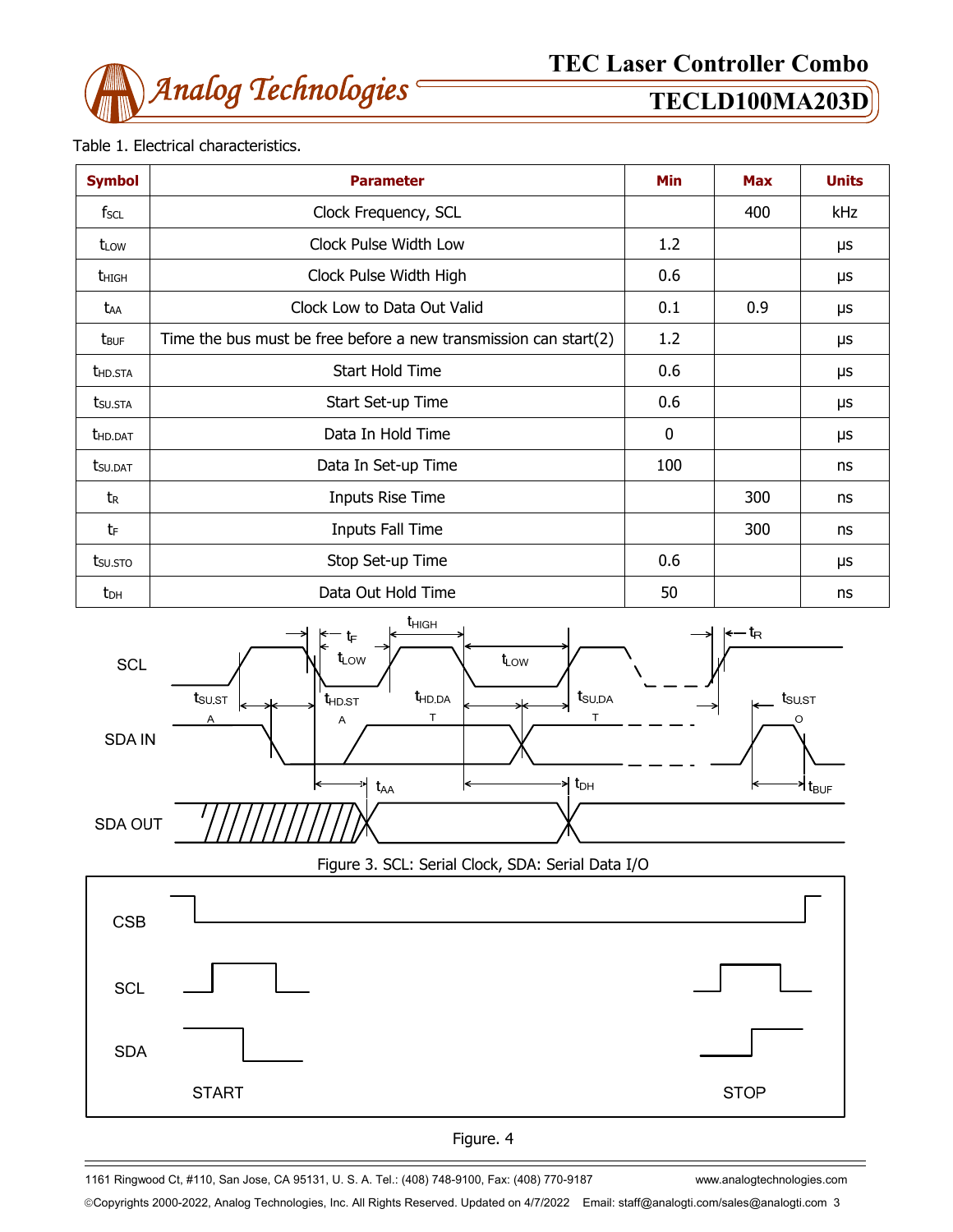

Table. 3

| <b>START</b> | <b>DECICE ADDRESS</b> | R/W | <b>ACK</b> | <b>REDA DATA WRITE DATA</b> | <b>STOP</b> |
|--------------|-----------------------|-----|------------|-----------------------------|-------------|
|              | 0000000 or 1000000    |     |            | 00000000                    |             |

### Table 4. REGISTER MAP command

| <b>REGISTER</b> | <b>DESCRIPTION</b>       | R/W | <b>SIZE</b> | <b>ADDR</b> | <b>DEFAULT VALUE</b> |
|-----------------|--------------------------|-----|-------------|-------------|----------------------|
| AI              | Device control           | R/W |             | 0x00        | 0x0                  |
| AO              | Device operation summary | R/W |             | 0x80        | 0x80                 |

### Table 5. AI REGISTER

| <b>BITS</b> | <b>SYMBOL</b> | <b>DESCRIPTION</b>                                                                                                                                                                                                                                                                                                                                                       |
|-------------|---------------|--------------------------------------------------------------------------------------------------------------------------------------------------------------------------------------------------------------------------------------------------------------------------------------------------------------------------------------------------------------------------|
| B[0]        | LIS.          | Laser current set. 0V to 2.5V sets the laser current from 0 to 100mA linearly.                                                                                                                                                                                                                                                                                           |
| B[1]        | <b>TMS</b>    | Object set-point temperature input port. It is internally tied by a 500k resistor to the<br>half value of the reference voltage, 1.25V. The open circuit voltage of this pin is thus<br>1.25V, corresponding to a set-point temperature of 25°C by using the default<br>temperature network (with the set-point temperature range being from 15°C to<br>$35^{\circ}$ C). |
| B[2]        | <b>ILMC</b>   | TEC cooling limits                                                                                                                                                                                                                                                                                                                                                       |
| B[3]        | <b>ILMH</b>   | TEC heating limits                                                                                                                                                                                                                                                                                                                                                       |
| B[4]        | VLM.          | TEC voltage limits                                                                                                                                                                                                                                                                                                                                                       |
| B[5]        | NC.           |                                                                                                                                                                                                                                                                                                                                                                          |
| B[6]        | NC.           |                                                                                                                                                                                                                                                                                                                                                                          |
| B[7]        | <b>NC</b>     |                                                                                                                                                                                                                                                                                                                                                                          |

### Table 6. AO REGISTER

| <b>BITS</b> | <b>SYMBOL</b> | <b>DESCRIPTION</b>                                                                                                                                                                            |
|-------------|---------------|-----------------------------------------------------------------------------------------------------------------------------------------------------------------------------------------------|
| B[0]        | LIO           | Laser current output indication. OV to 2.5V indicates the laser current from 0A to<br>100mA linearly.                                                                                         |
| B[1]        | LDA           | Laser diode anode. Connect it to the anode of the laser diode. This pin is used to<br>drive a laser of which the cathode is connected to the case and the case is connected<br>to the ground. |
| B[2]        | <b>TMO</b>    | Actual object temperature. 0.1V to 2.5V indicates the default temperature network<br>from 15°C to 35°C.                                                                                       |
| B[3]        | <b>VTEC</b>   | TEC Voltage Output.                                                                                                                                                                           |
| B[4]        | ITEC.         | <b>TEC Current Output.</b>                                                                                                                                                                    |
| B[5]        | <b>CTMO</b>   | The driver internal temperature indication output.                                                                                                                                            |
| B[5]        | <b>NC</b>     |                                                                                                                                                                                               |
| B[6]        | <b>NC</b>     |                                                                                                                                                                                               |
| B[7]        | <b>NC</b>     |                                                                                                                                                                                               |

1161 Ringwood Ct, #110, San Jose, CA 95131, U. S. A. Tel.: (408) 748-9100, Fax: (408) 770-9187 www.analogtechnologies.com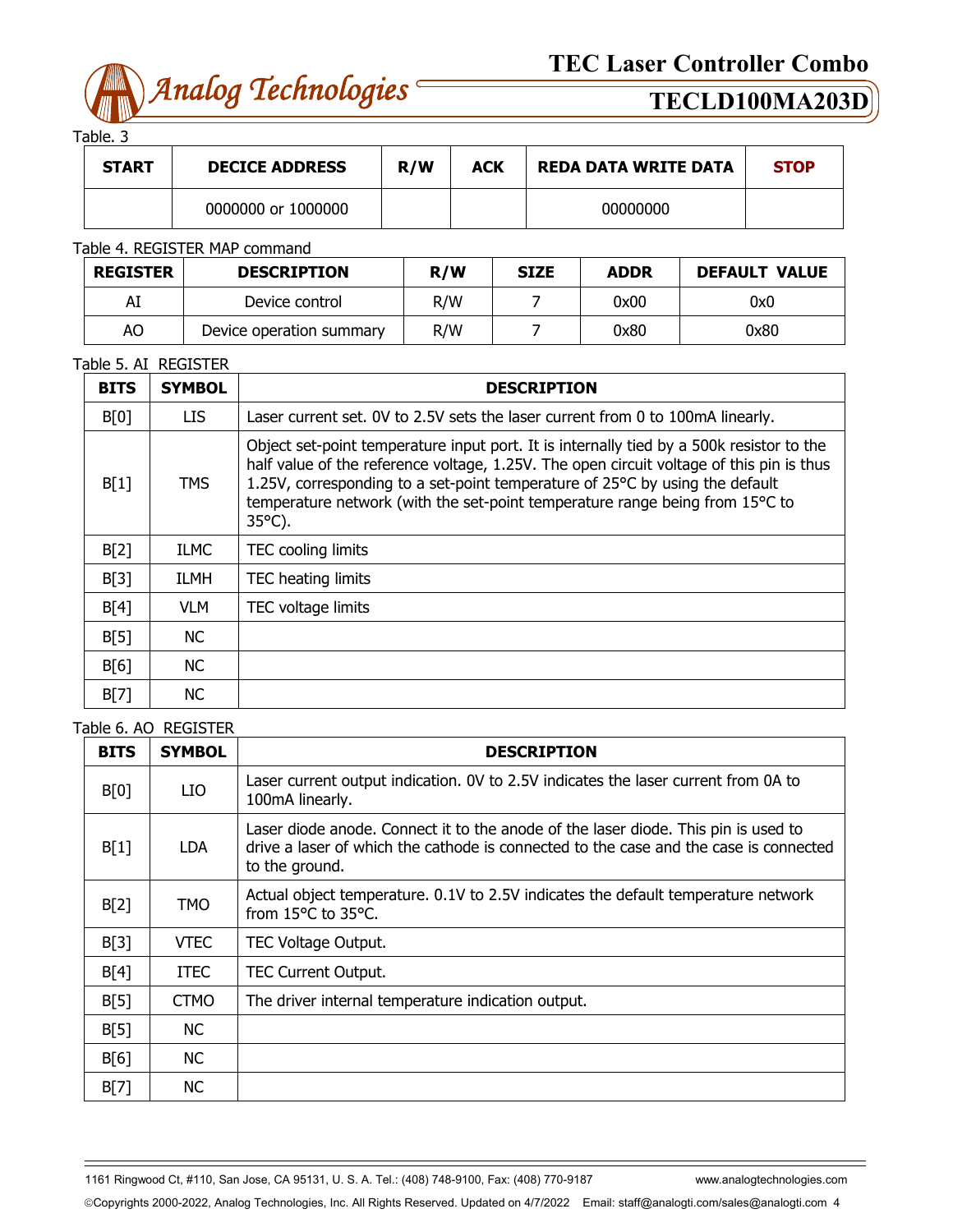

## **MECHANICAL DIMENSIONS**





1161 Ringwood Ct, #110, San Jose, CA 95131, U. S. A. Tel.: (408) 748-9100, Fax: (408) 770-9187 www.analogtechnologies.com Copyrights 2000-2022, Analog Technologies, Inc. All Rights Reserved. Updated on 4/7/2022 Email: staff@analogti.com/sales@analogti.com 5